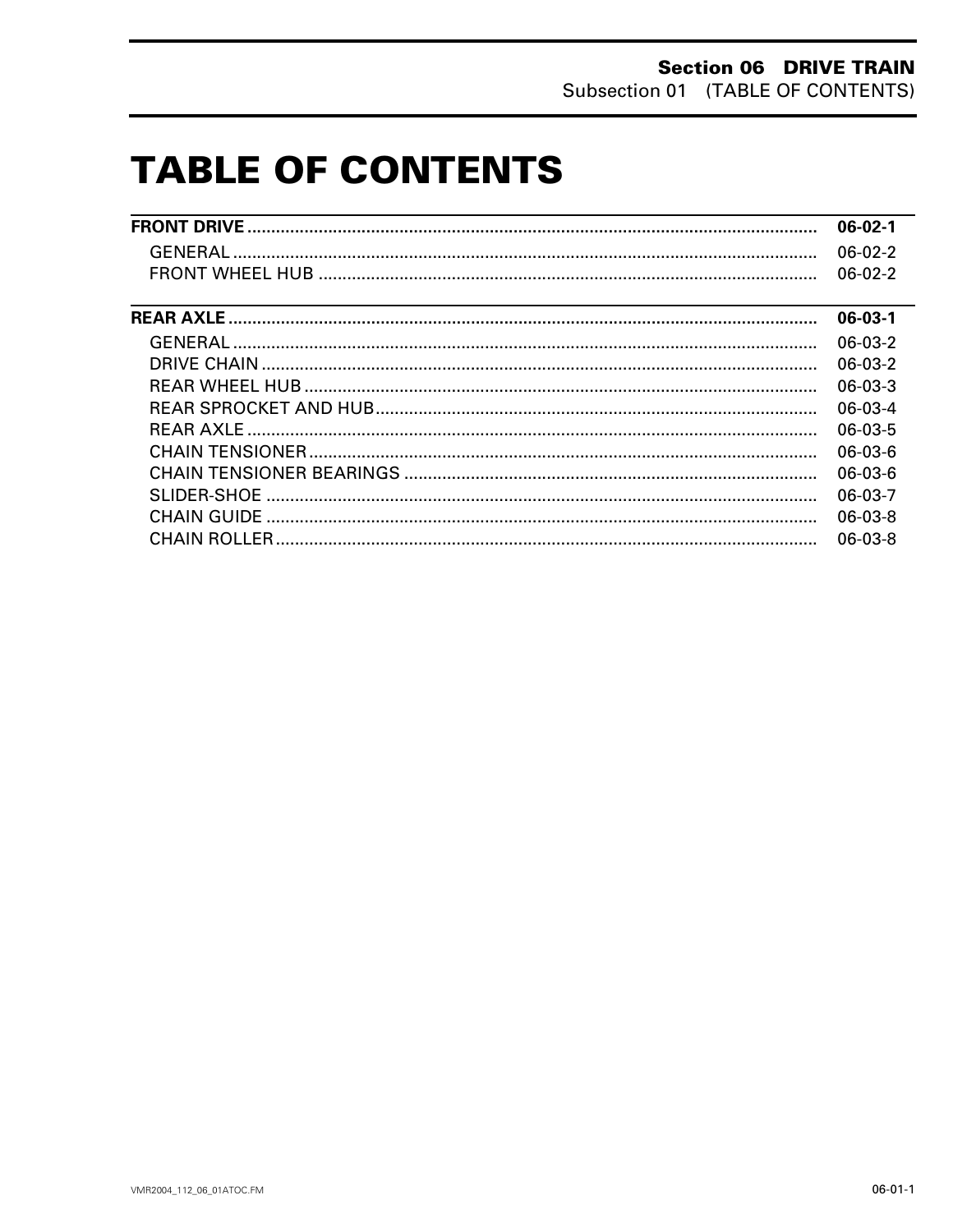# <span id="page-1-0"></span>**FRONT DRIVE 0**

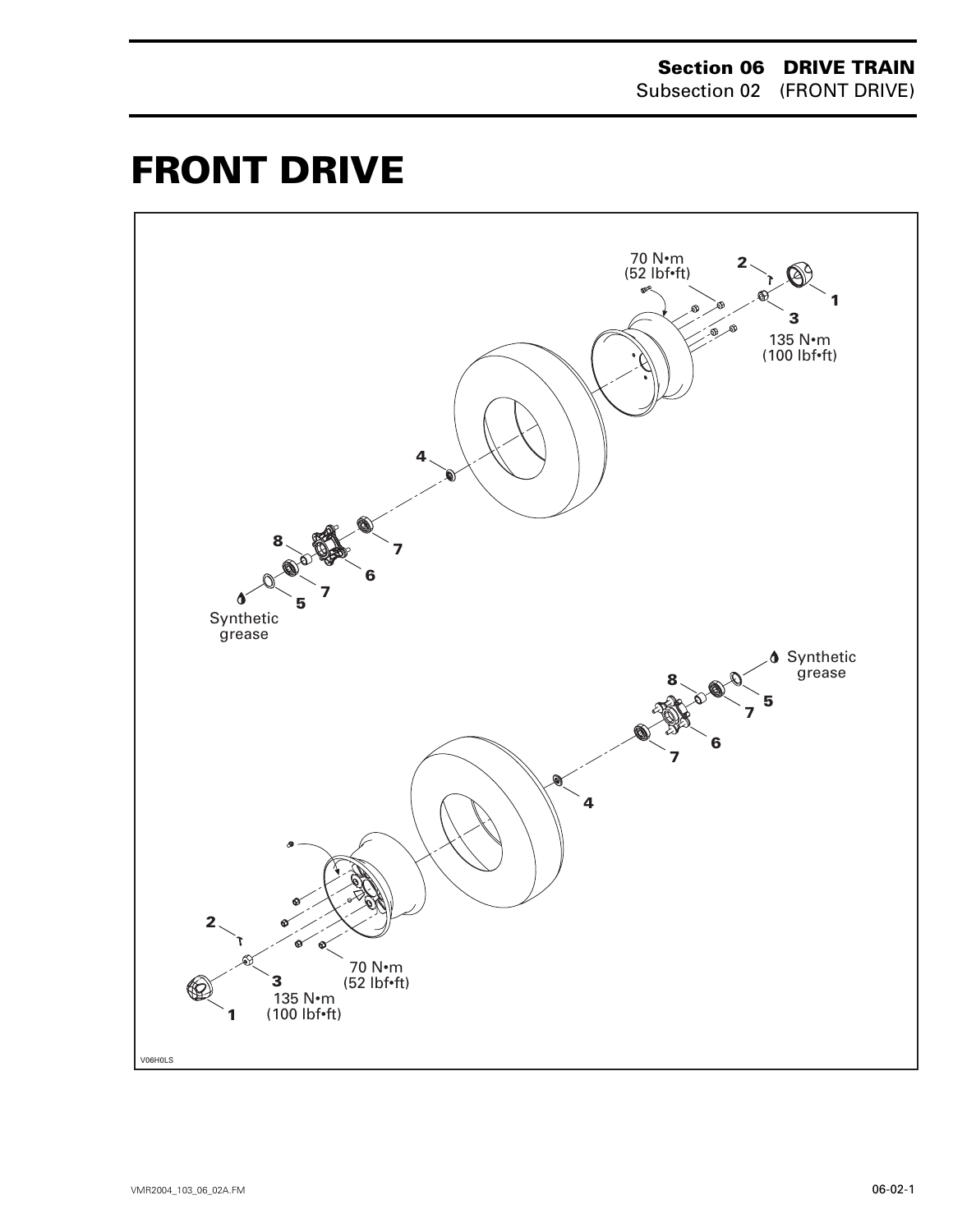# <span id="page-2-0"></span>**GENERAL**

During assembly/installation, use torque values and service products as in the exploded view. Clean threads before applying threadlocker. Refer to SELF-LOCKING FASTENERS and LOCTITE AP-PLICATION at the beginning of this manual for complete procedure.

# **WARNING**

Torque wrench tightening specifications must strictly be adhered to.

Locking devices (ex.: locking tabs, elastic stop nuts, self-locking fasteners, cotter pin, etc.) must be installed or replaced with new ones where specified. If the efficiency of a locking device is impaired, it must be renewed.

**CAUTION:** During installation, make sure every part is free from old grease and dirt. This allows for a clean re-assembly and will avoid premature wear caused by dirt contamination.

After each job, ride the vehicle for a few minutes and make sure the job is successful; i.e. wheels are not loose, front brakes operate correctly, etc.

# FRONT WHEEL HUB

# Removal

Apply front brakes.

Remove hub rubber cap no. 1.

Remove and discard cotter pin no. 2.

Loosen front drive nut no. 3.

Lift front of vehicle and install jack stands under the frame to support the rear of vehicle off the ground.

Remove front wheels.

NOTE: Use the same procedure for both wheel hubs.

Unscrew front drive nut no. 3.

Remove bushing no. 4.



*1. Cotter pin*

*2. Elastic nut 3. Front wheel hub*

Release front brakes.

Unscrew and remove brake caliper.

Pull out wheel hub no. 6.

NOTE: The brake disk comes with the hub.

#### Inspection

Check wheel hub for cracks splines wear or other damage. Change if necessary.

Check wear ring and inner sleeve for damage, if so change them.

Check ball bearings no. 7 for damage.

#### Outer ball bearing replacement

Place hub on a plane surface.

Offset inner sleeve no. 8. Using a hammer and a punch, eject defective bearing.

NOTE: Be careful not to damage hub, studs or brake disk while removing defective bearing.

Place new bearing in a freezer for 10 minutes before installation.

To ease the assembly of the bearing, it is possible to heat the wheel hub at 212°F (100°C), 30 minutes in oven.

# **WARNING**

Clean all grease, outside and inside, from housing before putting in oven.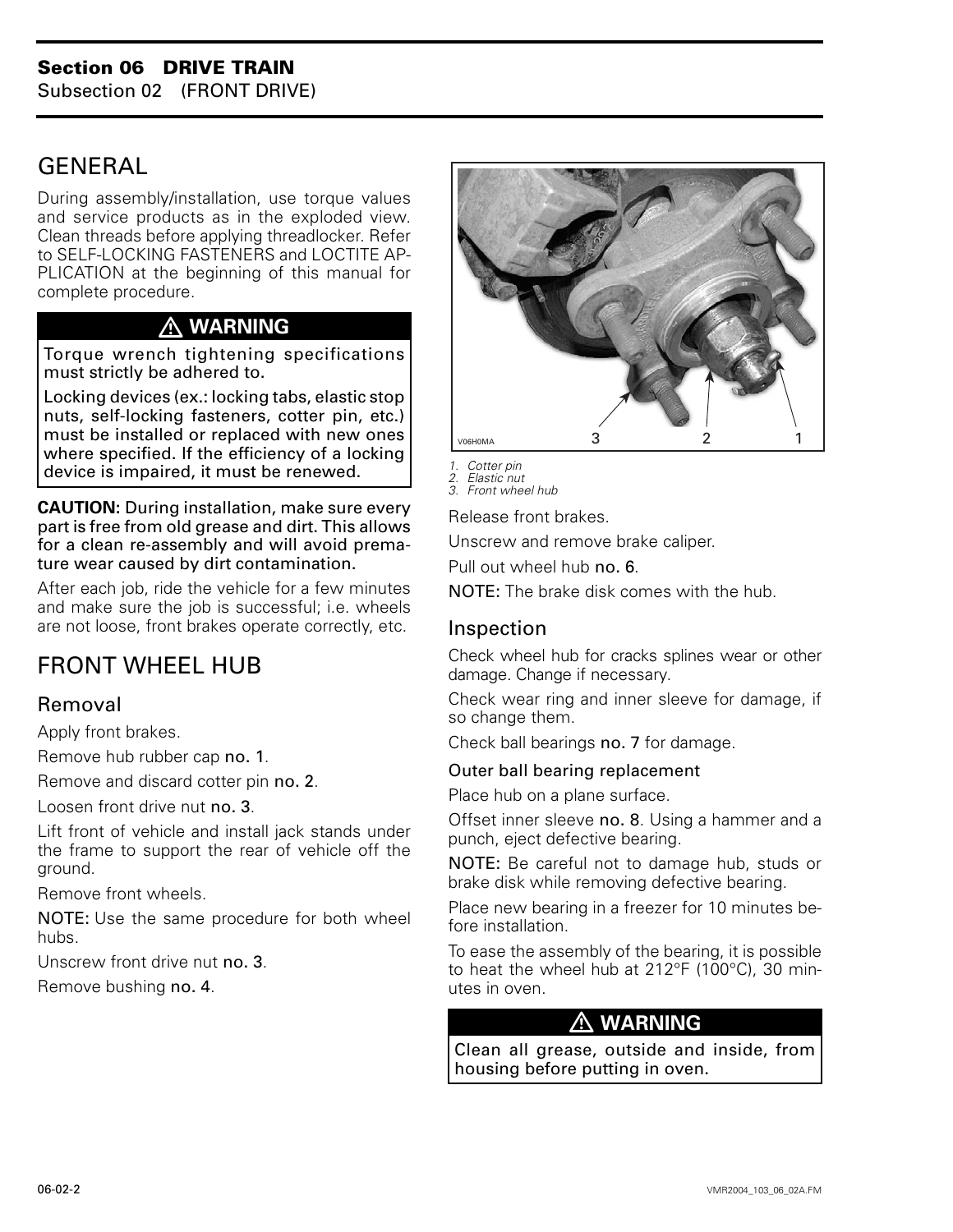Place hub in a press, make sure inner sleeve is in place, then carefully press new ball bearing in place.



- *1. Hub 2. Ball bearing*
- *3. Inner sleeve*

The wear ring no. 5 must press into a dry bore. Use brake cleaner to make sure the bore is free of grease where the seal goes.

**CAUTION:** If the seal is pressed into a slippery bore, it will misalign or pop out when the vehicle will be running, which will lead to a bearing failure.

#### Inner ball bearing replacement

Remove and discard wear ring.

Offset inner sleeve no. 8. Using a hammer and a punch, eject defective bearing.

NOTE: Be careful not to damage hub, studs or brake disk while removing defective bearing.

Place new bearing in a freezer for 10 minutes before installation.

To ease the assembly of bearing, it is possible to heat the wheel hub at 212°F (100°C), 30 minutes in oven.

# **WARNING**

Clean all grease, outside and inside, from housing before putting in oven.

Place hub in a press, make sure inner sleeve is in place, then carefully press new ball bearing in place.

Using the press, carefully install a new wear ring.



- *1. Wear ring 2. Ball bearing*
- *3. Inner sleeve*

The wear ring no. 5 I must press into a dry bore. Use brake cleaner to make sure the bore is free of grease where the seal goes.

**CAUTION:** If the seal is pressed into a slippery bore, it will misalign or pop out when the vehicle will be running, which will lead to a bearing failure.

# Installation

For installation, reverse the removal procedure. Pay attention to the following details.

Apply synthetic grease (P/N 293 550 019) in the gap between wear ring no. 5 and inner ball bearing.



*1. Wear ring 2. Synthetic grease*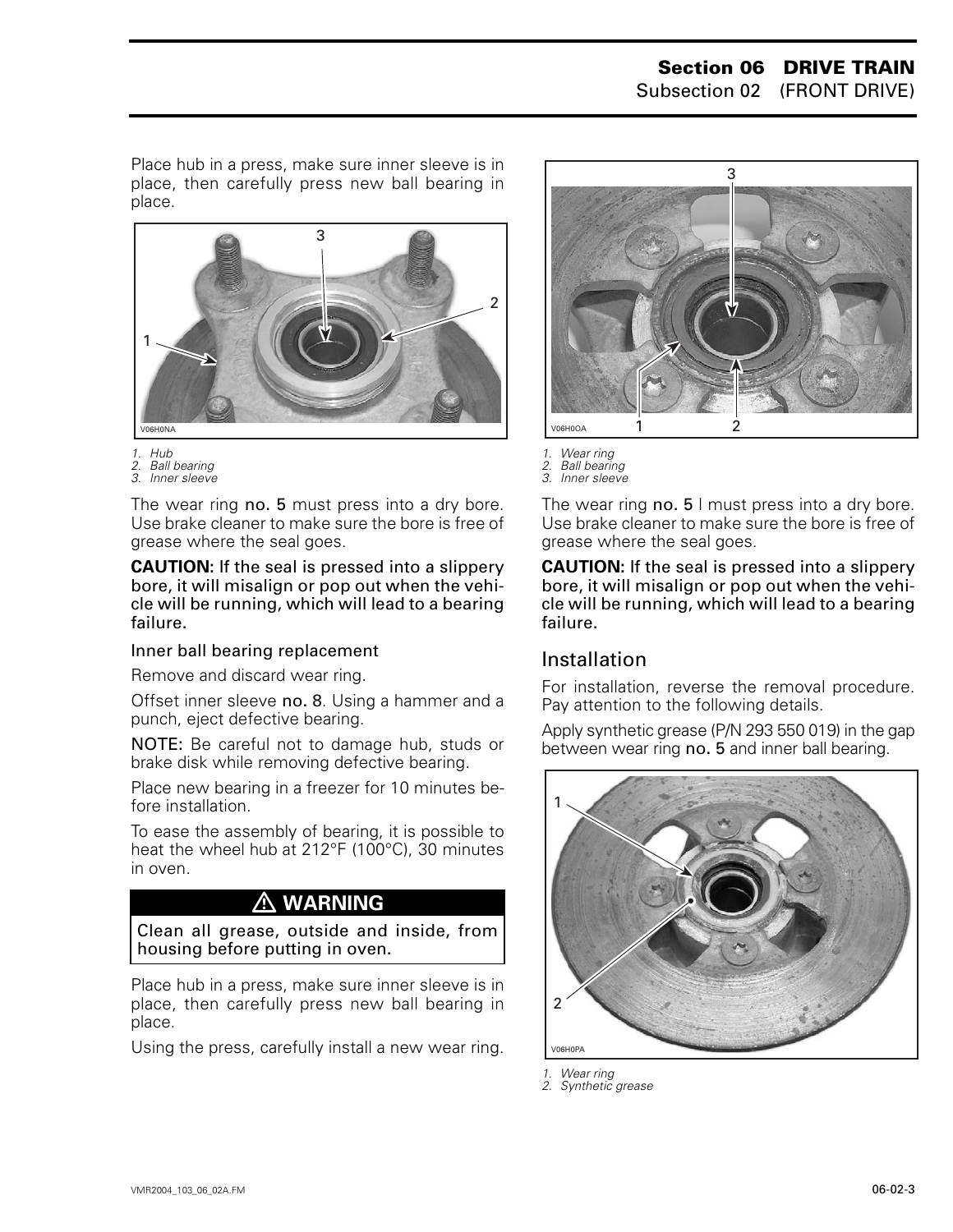# **Section 06 DRIVE TRAIN**

Subsection 02 (FRONT DRIVE)

Install wheel hub no. 6. Put the bushing in place. Put the wheel hub nut and tighten. Install new cotter pin. Both ends of cotter pin must be folded. Install both front wheels. Put vehicle back on the ground.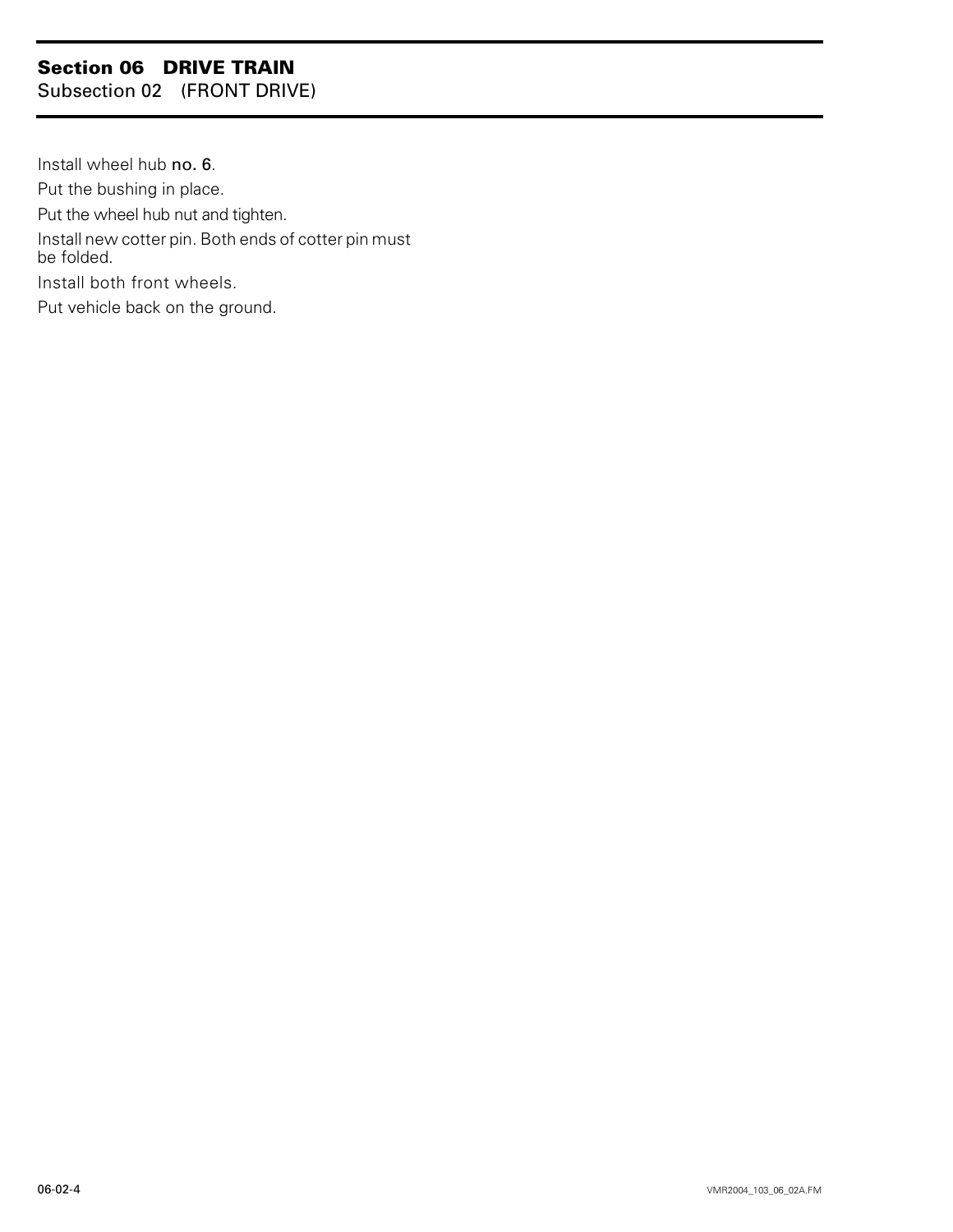# <span id="page-5-0"></span>**REAR AXLE**

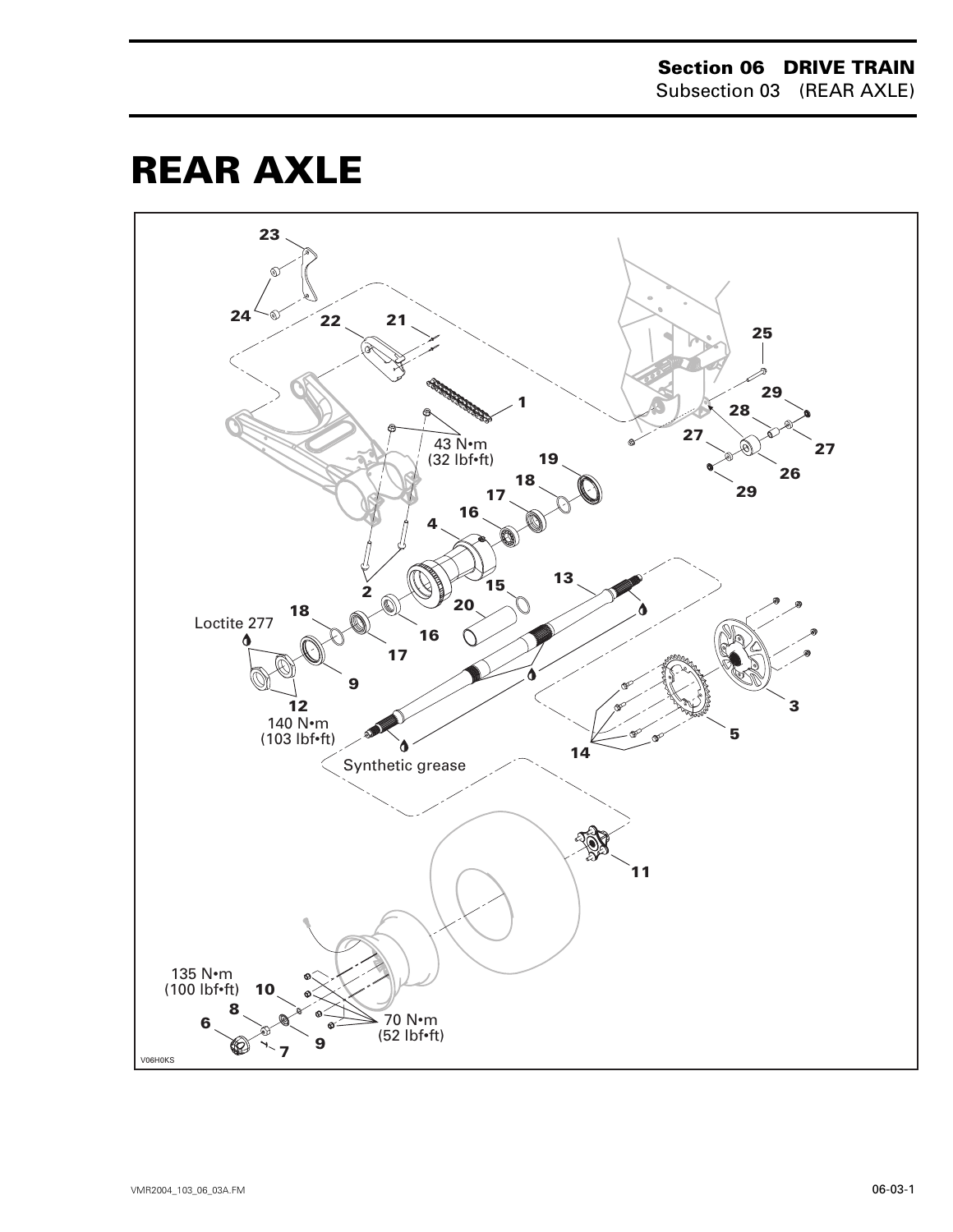# <span id="page-6-0"></span>**GENERAL**

During assembly/installation, use torque values and service products as in the exploded view. Clean threads before applying threadlocker.Refer to SELF-LOCKING FASTENERS and LOCTITE AP-PLICATION at the beginning of this manual for complete procedure.

# **WARNING**

Torque wrench tightening specifications must strictly be adhered to.

Locking devices (ex.: locking tabs, elastic stop nuts, self-locking fasteners, cotter pin, etc.) must be installed or replaced with new ones where specified. If the efficiency of a locking device is impaired, it must be renewed.

**CAUTION:** During installation, make sure every part is free from old grease and dirt. This allows for a clean re-assembly and will avoid premature wear caused by dirt contamination.

After each job, ride the vehicle for a few minutes and make sure the job is successful; i.e. axle is not loose, chain is not rubbing on any part or making noise, rear brake operates correctly, etc.

# DRIVE CHAIN

Adjust and lubricate drive chain no. 1 before each use.

#### **WARNING**

Place ignition switch to OFF before check, adjust or lubricate drive chain.

**CAUTION:** Never operate this vehicle with the drive chain too loose or too tight as severe damage to the drive components can occur.

# Inspection

This ATV is equipped with O-ring and permanently greased sealed bearings. Before operating the vehicle, always inspect the drive chain.

Check the free play of drive chain and adjust if necessary.

Check for damage or missing O-ring or rollers.

# Lubrication and Cleaning

**CAUTION:** Never wash the chain with a high pressure washer or gasoline. Damage to the O-ring will result, causing premature wear and drive chain failure.

Clean the side surfaces of the chain with a dry cloth.

NOTE: Do not brush chain.

Lubricate only with an approved O-ring chain lubricant. Other commercial chain lubricants may contain solvent which could damage the O-rings.

## Adjustment

NOTE: Never adjust drive chain no. 1 with the driver seated on the vehicle. Remove all load on vehicle.

Select a level surface and set transmission to NEUTRAL.

Loosen chain tensioner lock bolts no. 2.



*1. Chain tensioner lock bolts*

Insert adjuster lock through sprocket hub no. 3 and into chain tensioner no. 4.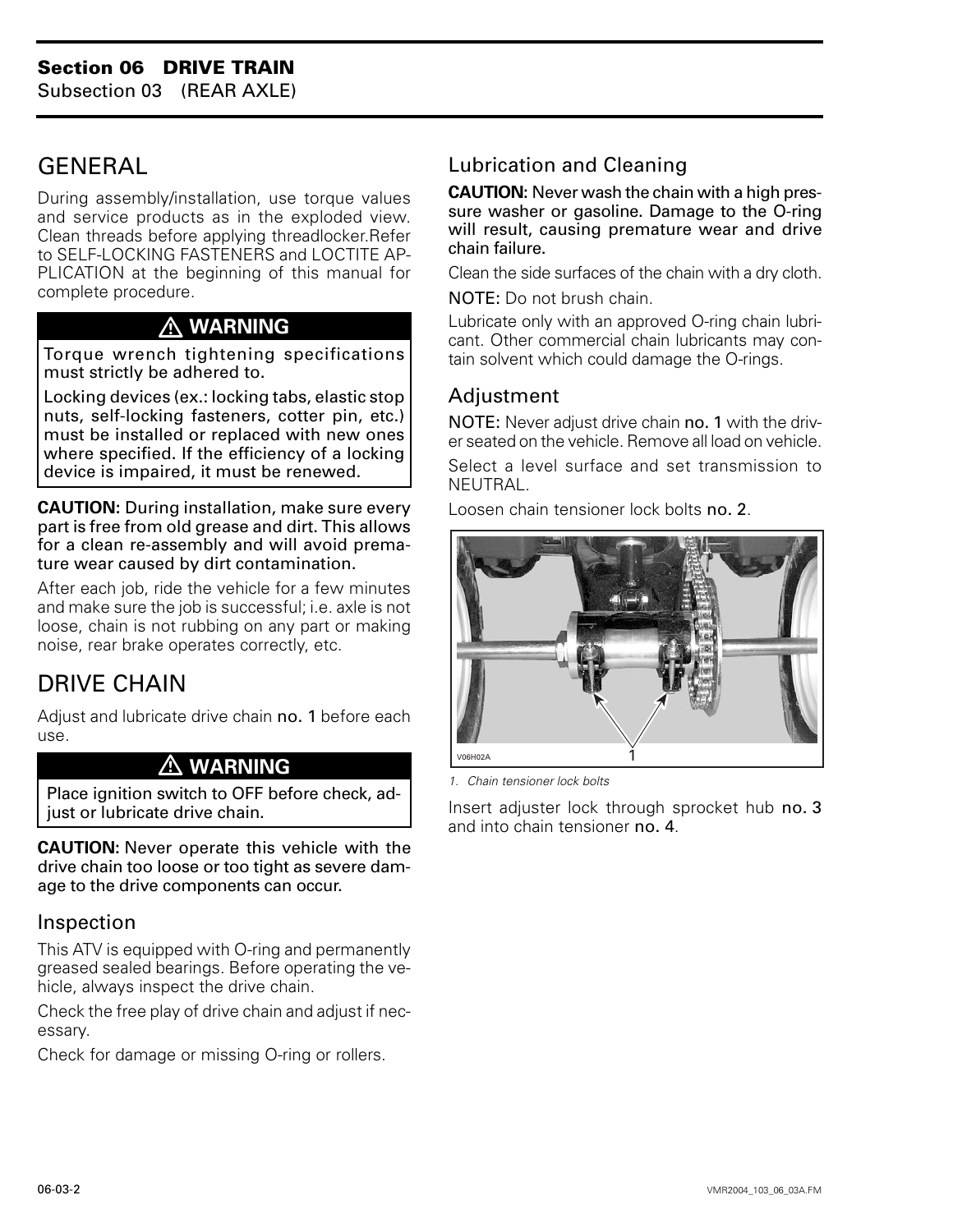

- *1. Drive chain*
- *2. Adjuster lock*
- *3. Sprocket hub 4. Chain tensioner*

Adjust chain deflection by slowly moving the ATV forward so any slack that may have previously been on the lower part of the chain is now on top. The bottom part of the chain should be tight during adjustment.

The deflection should be between 20 and 30 mm (3/4 and 1-3/16 in).



Turn the axle forward to increase or backwards to decrease chain free play.

Tighten the chain tensioner lock bolts to 43 N•m  $(32)$  lbf $\bullet$ ft).

**CAUTION:** Never operate this vehicle with the drive chain too loose or too tight as severe damage to the drive components can occur.

When the adjustment is done, repeat the above procedure to check the deflection several times on different spots of the chain.

#### Replacement

With the chain installed on vehicle, measure the distance between a span of 13 links from pin center to pin center. Change drive chain if the distance exceeds the service limit.



*A. 404 mm (15-29/32 in)*

**CAUTION:** Replace chain **no. 1**, engine sprocket and rear sprocket **no. 5** together to prevent rapid chain and sprockets wear. Install a new tab washer each time the engine sprocket is removed.

# <span id="page-7-0"></span>REAR WHEEL HUB

## Removal

Lift rear of vehicle and install jack stands under the frame to support the rear of vehicle off the ground.

Remove rear wheel.

NOTE: Use the same procedure for both wheel hubs.

Apply rear brake.

Remove rubber cap no. 6.

Remove cotter pin no. 7 and unscrew elastic nut no. 8. Discard the cotter pin.

Remove washer no. 9 and the O-ring no. 10.



*1. Cotter pin*

*2. Elastic nut*

*3. Rear wheel hub*

Pull out wheel hub no. 11.

#### Inspection

Check wheel hub for cracks splines wear or other damage. Change if necessary.

Check O-ring for damage. If so, change it.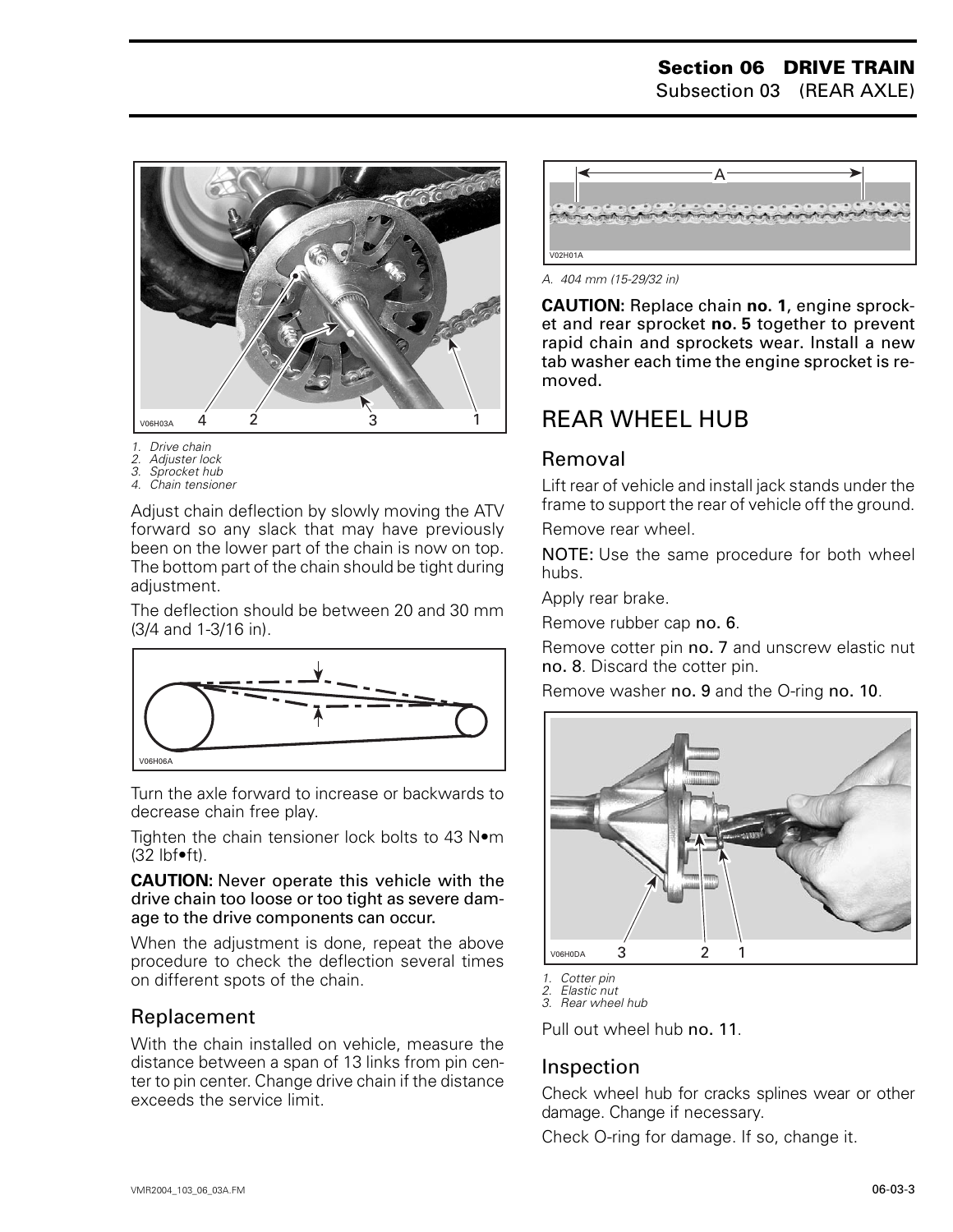# **Section 06 DRIVE TRAIN**

Subsection 03 (REAR AXLE)

## Installation

For installation, reverse the removal procedure. Pay attention to the following details.

Apply synthetic grease (P/N 293 550 019) on splines.

Install wheel hub no. 11.

Put the O-ring in place.

Put on the wheel hub nut no. 8 and tighten.

Release rear brake.

Install new cotter pin. Both ends of cotter pin must be folded.

Install rubber cap.

Install rear wheel.

Put vehicle back on the ground.

With no driver on vehicle, adjust chain tension. Tighten the chain tensioner lock bolts.

# <span id="page-8-0"></span>REAR SPROCKET AND HUB

# Removal

Lift rear of vehicle and install jack stands under the frame to support the rear of vehicle off the ground.

Remove RH rear wheel and wheel hub no. 11. Remove drive chain no. 1.



*1. Remove chain*

Unscrew locking nuts no. 12 by using 51 mm (2 in) crowfoot (P/N 529 035 884) and 51 mm (2 in) open wrench (P/N 529 035 866).



*1. Locking nuts*

Remove LH rear wheel and wheel hub.

Pull out the rear axle no. 13 with rear sprocket no. 5 and rear sprocket hub no. 3 from drive chain tensioner no. 4.



- 
- *1. Rear axle 2. Chain tensioner*
- *3. Rear sprocket 4. Rear sprocket hub*

#### Rear Sprocket Removal

Unscrew the bolts no. 14 and remove rear sprocket from rear sprocket hub no. 3.

#### Rear Sprocket Hub Removal

Push down the rear sprocket hub no. 3 on rear axle to get access of retainer ring no. 15.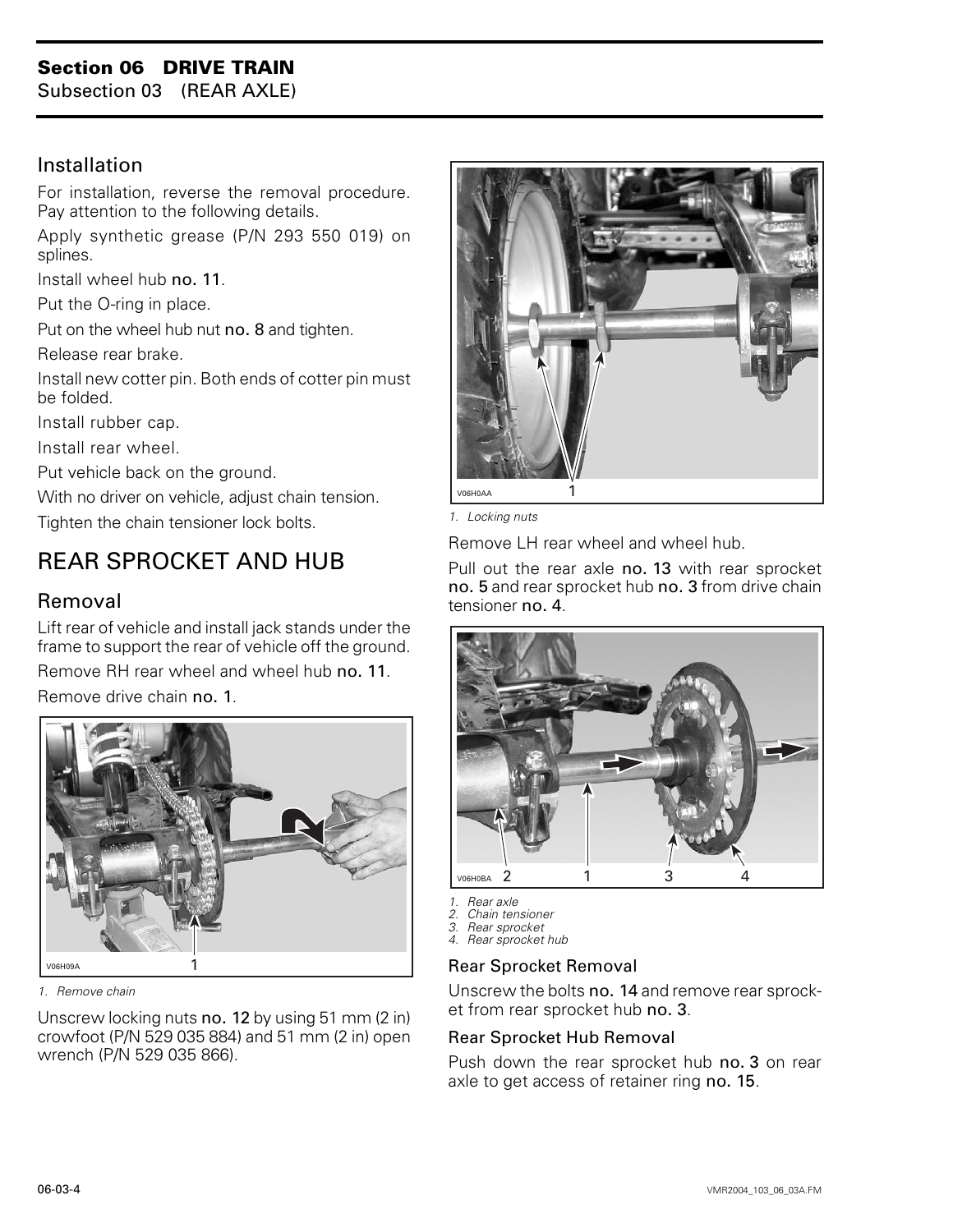

*1. Retainer ring*

Remove retainer ring no. 15 and pull out the rear sprocket no. 5 out with rear sprocket hub no. 3.

#### Inspection

Check the rear axle, sprocket and hub for distortion, excessive wear or other damages.



*<sup>2.</sup> Replace*

**CAUTION:** Replace chain, engine sprocket and rear sprocket together to prevent rapid chain and sprockets wear. Install a new tab washer each time the engine sprocket is removed.

For installation, reverse the removal procedure.

# <span id="page-9-0"></span>REAR AXLE

# Removal

Lift rear of vehicle and install jack stands under the frame to support the rear of vehicle out off the ground.

Remove rear wheels.

Remove the LH and RH wheel hubs no. 11.

Apply rear brake.

Remove locking nuts no. 12.

Unscrew the chain tensioner lock bolts no. 2.

Release rear brake.

Install adjuster lock and release drive chain tension.

Remove drive chain from rear sprocket.

Slide out the axle from the right side of the chain tensioner no. 4. If the vehicle was used with failed bearings, many parts around the bearing area may be damaged. It is possible that the axle will not slide out easily if the bearings are seized on it.

# Inspection

Check axle for bending, torsion or other damage. Change if necessary.

Check axle for rust. Rust indicates a possible damage to axle. Change axle if necessary.

If bearings no. 16 are seized on the axle, the axle must be replaced or its surface cleaned. Bearings must still have a slide fit on the axle, otherwise it will result in a faulty re-assembly and a failure may occur. Bearing races on the axle must be in good condition.

If the sprocket hub no. 3 has been damaged, replace it also.

If wear sleeves no. 17 are damaged replace them.

# Installation

Insert the axle assembly into the swing arm from the right side.

Apply rear brake.

Apply Loctite 277 on locking nut threads then install them.

Using or open wrench (P/N 529 035 866) and a crow foot (P/N 529 035 884), torque each nut to 140 N•m  $(103 \text{ lbf}$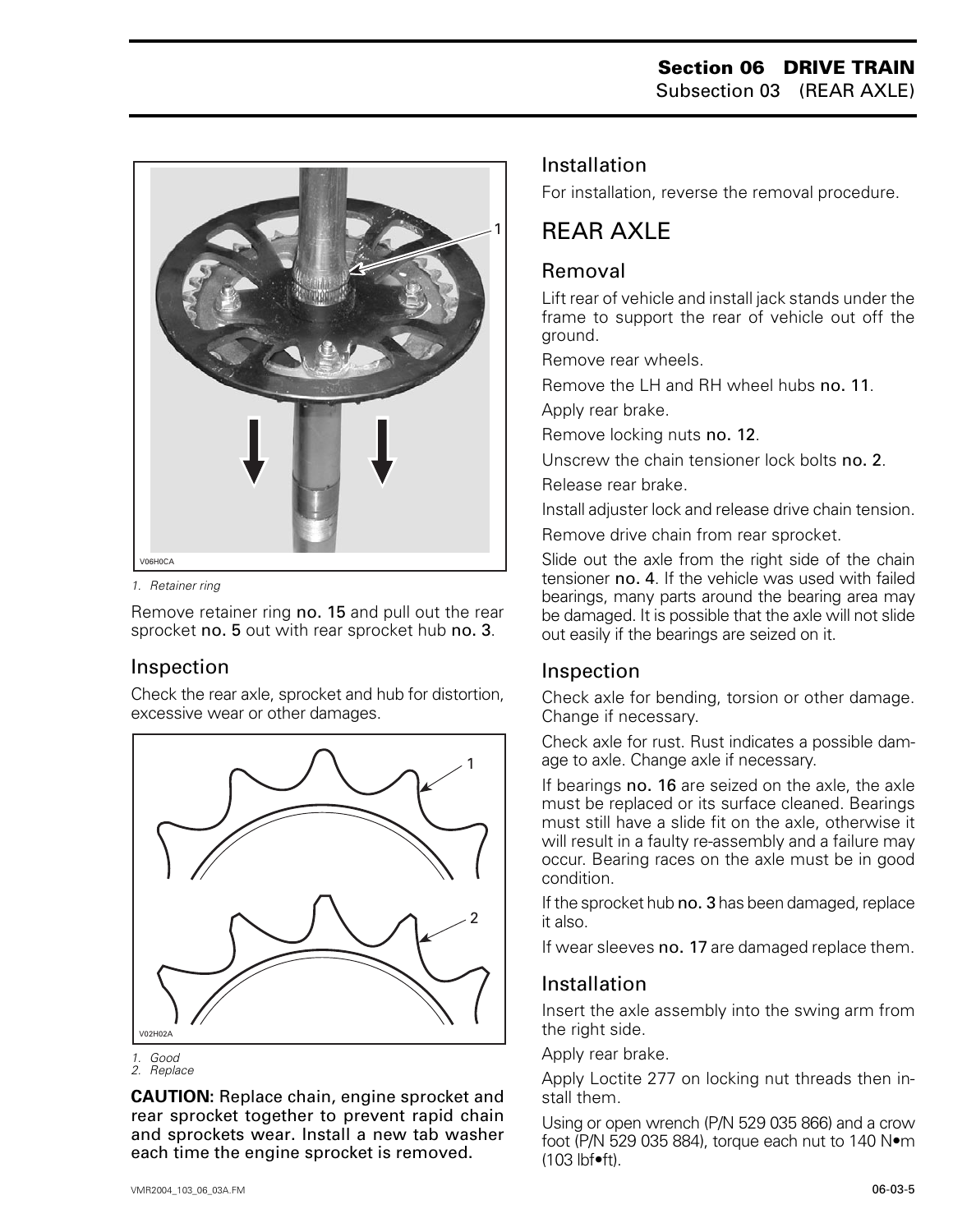# **Section 06 DRIVE TRAIN**

Subsection 03 (REAR AXLE)

Apply synthetic grease (P/N 293 550 019) on axle splines.

Install the rear wheel hubs. See the procedure above.

Release rear brake.

Install both rear wheels.

Put vehicle back on the ground.

# <span id="page-10-0"></span>CHAIN TENSIONER

## Removal

Remove the rear axle.

Slide out the chain tensioner no. 4 from the left side of the swing arm.

NOTE: To pull the chain tensioner out, align the protrusion with the swing arm groove.



*1. Chain tensioner protrusion*

*2. Swing arm groove*

Dirt inside the swing arm may cause resistance during removal procedure. Use a soft tool to hammer out the chain tensioner if required.

Use pry bar to open the swing arm groove to push the chain tensioner out from the swing arm.



*1. Chain tensioner* 

- *2. Swing arm 3. Pry bar*
- 

#### Inspection

Look at the chain tensioner for damage. The bore must be free of scratches in order to receive new bearings and seals.

#### Installation

Installation takes place in the reverse order of removal.

Carefully slide the chain tensioner over the axle and seat it against the sprocket hub; the 3 hole side of the chain tensioner goes toward the right side.

NOTE: Make sure it is fully seated.

Install all other parts.

# Adjustment

Refer to DRIVE CHAIN at the beginning of this section for proper chain tension adjustment.

# CHAIN TENSIONER BEARINGS

#### Inspection

The rear axle should turn smoothly and quietly inside chain tensioner. If not, change the bearings.

If bearings no. 16 are seized on the axle, the axle must be replaced or its surface cleaned. Bearings must still have a slide fit on the axle, otherwise it will result in a faulty re-assembly and a failure may occur. Bearing races on the axle must be in good condition.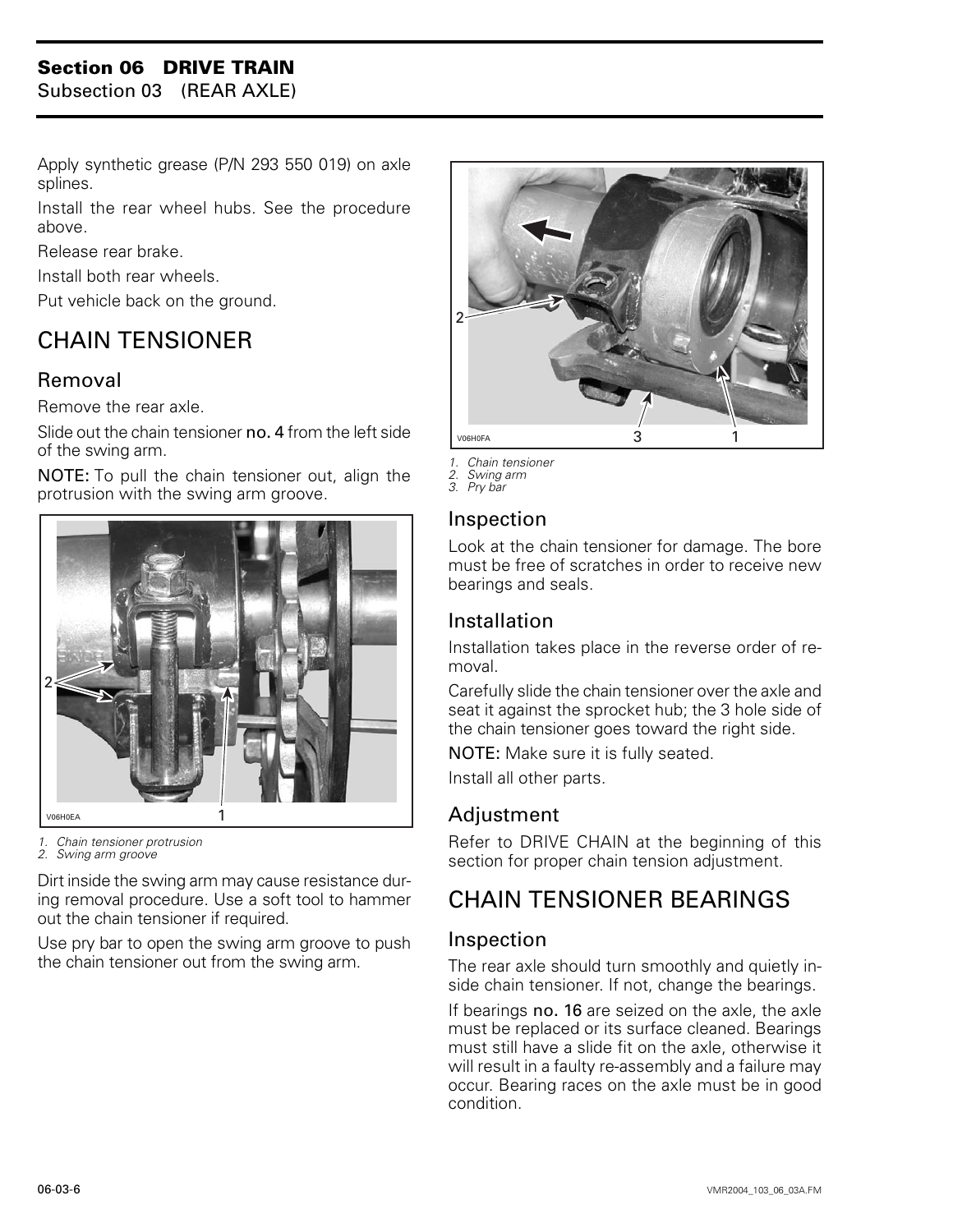#### Removal

NOTE: Bearings and seals must be replaced if removed.

Remove O-ring no. 18.

Pry out drive axle seals no. 19. Be careful not to damage seal bore or chain tensioner.

Use a punch and drive bearings cup outward from opposite end of housing.



# Installation

Place new bearings in a freezer for 10 minutes before installation.

If removed, clean sleeve no. 20 from dirt and grease, then also place it in the freezer for 10 minutes.

To ease the assembly of bearings, it is possible to heat the chain tensioner at 212°F (100°C), 30 minutes in oven.

# **WARNING**

Clean all grease, outside and inside, from housing before putting in oven.

Place spacer no. 20 into chain tensioner bore.

Press the bearing into the chain tensioner.



The seal must press into a dry bore. Use brake cleaner to make sure the bore is free of grease where the seal goes.

**CAUTION:** If the seal is pressed into a slippery bore, it will misalign or pop out when the vehicle will be running, which will lead to bearing failure.

Press the seal no. 19 in place. Properly installed, it is flush with the edge of the chain tensioner.

Install all other parts.

# <span id="page-11-0"></span>SLIDER-SHOF

# Removal

Remove rear axle.

Remove swing arm. Refer to REAR SUSPENSION. Drill rivets no. 21 and remove slider-shoe no. 22.

# Installation

Installation takes place in the reverse order of removal.